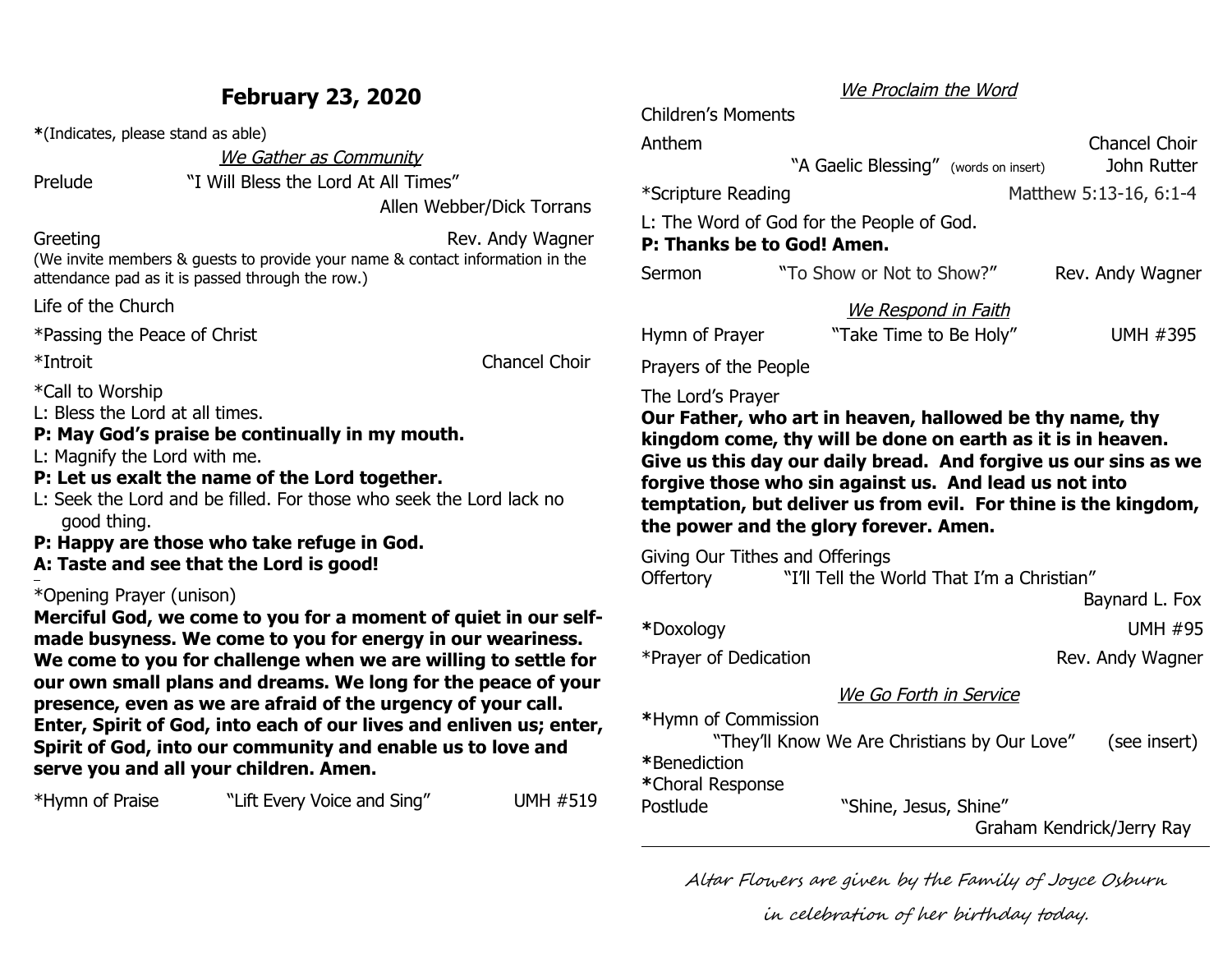

| <b>Monday</b>    | Preschool Advisory Board      | 12:30 pm          | Library                            |
|------------------|-------------------------------|-------------------|------------------------------------|
| 24               | Bible Study w/ Pastor Andy    | $2:00$ pm         | Parlor                             |
|                  | <b>CUSA Soccer Practice</b>   | $6:00 \text{ pm}$ | <b>FCC</b>                         |
|                  | <b>Cub Scouts</b>             | $6:30 \text{ pm}$ | Rm 5, 11, 12, 15 A,B               |
|                  | <b>Boy Scouts</b>             | 7:00 pm           | <b>Rm 15 C</b>                     |
| <b>Tuesday</b>   | Xenia H.S. Winter Guard       | $3:30 \text{ pm}$ | <b>FCC</b>                         |
| 25               | Volleyball                    | $6:00 \text{ pm}$ | <b>FCC</b>                         |
|                  | <b>Ad Board Council</b>       | 6:30 pm           | Rm 6                               |
| <b>Wednesday</b> | DEADLINE FOR 2/16/20 BULLETIN |                   |                                    |
| 26               | <b>Handbell Practice</b>      |                   | 6:15 pm Music Room                 |
|                  | Ash Wednesday Service         |                   | 7:00 pm Sanctuary                  |
|                  | <b>Choir Practice</b>         |                   | 8:00 pm Sanctuary                  |
| <b>Thursday</b>  | <b>Bible Study</b>            | 10:00 am Parlor   |                                    |
| 27.              | Prayer Shawl                  | 11:30 am Parlor   |                                    |
|                  | Volleyball                    | 6:00 pm FCC       |                                    |
| Friday           | Xenia H.S. Winter Guard       | $3:30 \text{ pm}$ | <b>FCC</b>                         |
| 28               | Volleyball                    | 6:00 pm FCC       |                                    |
| Saturday         | Cub Scouts Derby              | $6:00 \text{ pm}$ | <b>FCC</b>                         |
| 29               | Double I                      | 5:00 pm           | FH 15A, Kit                        |
| <b>Sunday</b>    | Sunday School                 |                   | 9:00 am Preschool through          |
| 30               |                               |                   | Grade 5, Rm 12 & Grades 6-12, Rm 8 |
|                  | Fellowship & Coffee           |                   | 10:00 am FH 15 A & B               |
|                  | Worship                       |                   | 10:30 am Sanctuary                 |

.

#### **Sunday School Studies**

**Explorers** meet in Room 6, Leader Cheryl Vahle study of **"Leading to Easter – Searching the Soul"**.

**Double I** meet in 15C, Leader Wayne Cook study of **"30 Life Principles" by Charles F. Stanley.**

**Open Doors** meet in Parlor studying "**A Life-Changing Encounter with God's Word from the Book of Mark" by The Navigators**.

**Friends & Followers** meet in the Library, Leader is Chad Mossing will be studying **Didn't See It Coming.**

**Grades 6-12** will meet in The Edge, Leader Julie Wickline.

**Preschool – Grade 5** Join the children under the leadership of Betsy Murray, Karen Mossing, and Kylie Fleming for Bible Stories and activities to reinforce the Bible Story of the day.





**Sharing Faith, Building Community** 

Rev. Andy Wagner (937) 372-7601 ext. 13 [pastorandy@fcum.org](mailto:pastorandy@fcum.org) ♦ [www.fcum.org](http://www.fcum.org/) Like and Follow us on Facebook @ FCUM.Xenia **We are a Stephen Ministry Congregation**

### **February 23, 2020 Worship Team**

| <b>Ushers</b>              | Jim Osburn, Mike Tittle,<br>Don Wolfe, Eric Fleming |
|----------------------------|-----------------------------------------------------|
| Greeters                   | Robert & Pam Whipp                                  |
| Liturgist                  | <b>Mike Engle</b>                                   |
| <b>Acolytes</b>            | Adam Hiser & Zach Wagner                            |
| Organist                   | <b>Carol Stewart</b>                                |
| <b>Bell Choir Director</b> | Jim McPeek                                          |